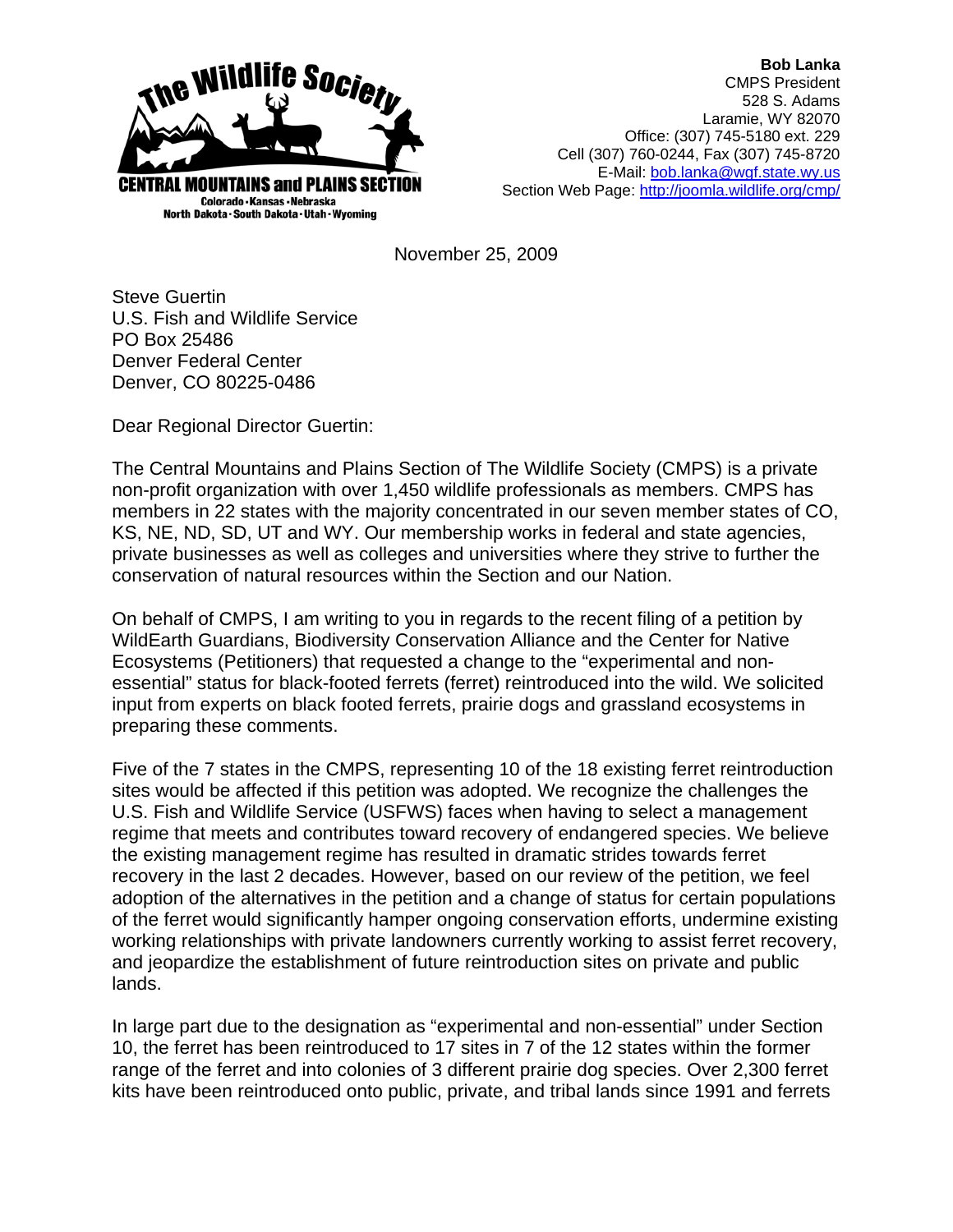now exceed 800 individuals in the wild. Moreover, at least 4 reintroduction sites have not required annual augmentation in several years (USFWS 2008). The reintroduction successes resulting from the implementation of Section 10 at Shirley Basin, Conata Basin, and Aubrey Valley are irrefutable.

# **PETITION**

#### *Claim: Ferret populations have been mismanaged under Section 10; therefore recovery progress has been slow and the USFWS has failed to meet its recovery objectives.*

Reintroductions are complex processes which are difficult to implement, costly, lengthy and often controversial especially for carnivores (Miller et al. 1999, Breitenmoser et al. 2001). The ferret recovery program has made significant strides over the last 2 decades overcoming many challenges and controversies, and is one of the most noteworthy reintroduction programs to date (Jachowski and Lockhart 2009). Not a single published peer-reviewed paper states that the ferret's "experimental and non-essential" status has hindered recovery or resulted in mismanagement of populations. On the contrary, Section 10 has been a very useful and beneficial management tool. For example, Jachowski and Lockhart (2009) state that by releasing ferrets under the status of experimental populations, the USFWS has been able to exercise greater flexibility in managing reintroduced populations without adverse affects to cooperating and adjacent landowners while being able to take advantage of time-sensitive recovery opportunities.

The 10(j) and 10(a)1(a) "experimental and non-essential" designations have afforded management flexibility that eased concerns among private landowners, federal land management agencies and Native American tribes prior to reintroduction. Even with this management flexibility, ferret reintroductions require significant investments of time and public involvement prior to and after animals are released. Based on experiences of our member states, we have no doubt that ferret reintroductions involving populations with a full endangered species status would not have taken place at many of the current sites.

Recovery of the ferret, unfortunately, has progressed slowly but any perceived lack of progress is not attributable to the ferret's "experimental and non-essential" status. Rather the lack of progress is due in large part to a poor understanding about population processes and diseases, and a limited supply of ferrets available for reintroduction, which resulted in recovery objectives that may have been too optimistic for the species (Lockhart et al. 2006). Contrary to the Petitioners' claims, a change in legal status for the ferret would not mediate these factors or hasten recovery.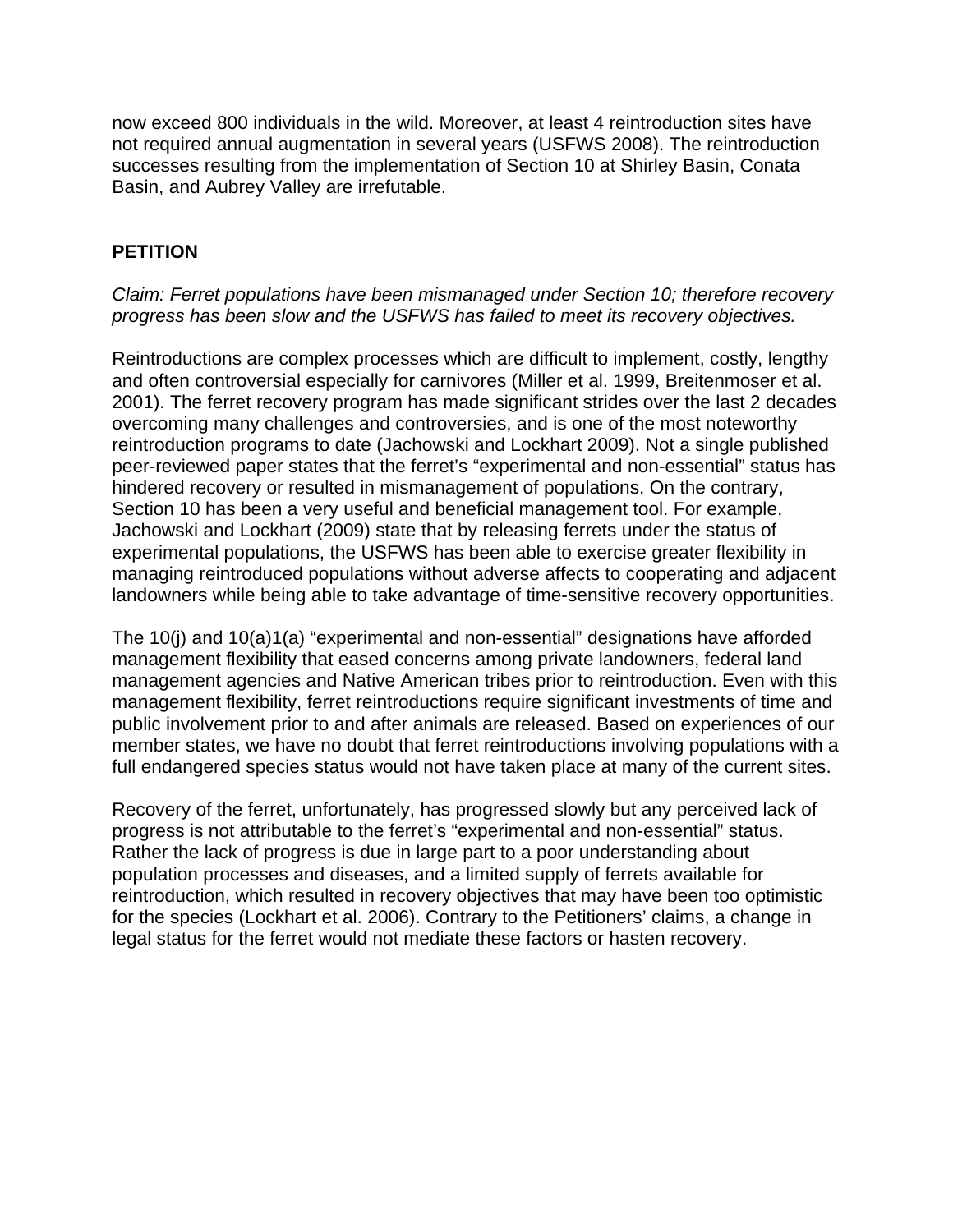#### *Claim: The USFWS has ceded its management authority to recovery partners because of Section 10.*

Management of the ferret has been a cooperative venture between state and federal agencies, private landowners and tribes since the ferret was rediscovered near Meeteetse, WY in the early 1980s (Lockhart et al. 2006, Jachowski and Lockhart 2009). The program was originally led by a State Wildlife Agency (i.e., Wyoming Game and Fish Department) with input from the USFWS (Lockhart et al. 2006). Management authority for the USFWS has actually increased since the Wyoming Game and Fish Department (WGFD) ceded responsibility of the program in 1996. Under the Section 10 "experimental and non-essential" designations [i.e., 10(j) and 10(a)1(a)] the USFWS has retained all authority to manage the ferret and federal agencies are still required to confer with the USFWS "…on actions that are likely to jeopardize the continued existence of the species." The Black-footed Ferret Recovery Implementation Team (BFFRIT) was developed by the USFWS and is comprised of state and federal agencies, tribal entities, national zoos and conservation groups who cooperate with the USFWS on all matters of ferret recovery (Jachowski and Lockhart 2009). One of the goals of the USFWS and BFFRIT is to actively expand partner involvement and apply adaptive management approaches for the ferret. Notably, as Jachowski and Lockhart (2009) pointed out, although the recovery of the ferret is a cooperative venture between the USWFS and its partners, the USFWS retains all management authority for ferrets, as it only receives recommendations from the BFFRIT.

#### *Claim: A change in status would guarantee the survival of the ferret in the wild*

Reintroduced populations will always remain vulnerable to extirpation from natural processes and their survival in the wild cannot be guaranteed regardless of their legal designation. This is especially true of small populations (Gilpin and Soulé 1986). Miller et al. (1999) recommend that efforts be taken to increase population size and distribution quickly to safeguard the future of reintroduced populations. The 10(j) designation has been invaluable in building partnerships with private landowners and has enabled state and federal agencies, consistent with the recommendations of Miller et al. (1999), to take an aggressive reintroduction approach (Jachowski and Lockhart 2009). Consequently, the 10(j) designation and the relationships developed over time with private landowners that Section 10 has allowed, have been useful tools for conducting widespread reintroductions (i.e., establishing meta-populations) at sites where large areas of suitable habitat are found (e.g., Shirley Basin, WY).

#### *Claim: Section 10 designations have contributed to additional genetic loss in wild populations.*

The Petitioners fail to recognize that the genetic pool for the ferret was severely restricted since the species was taken into captivity. Only 7 animals were bred in captivity, from which more than 4,500 ferrets have been produced (Lockhart et al.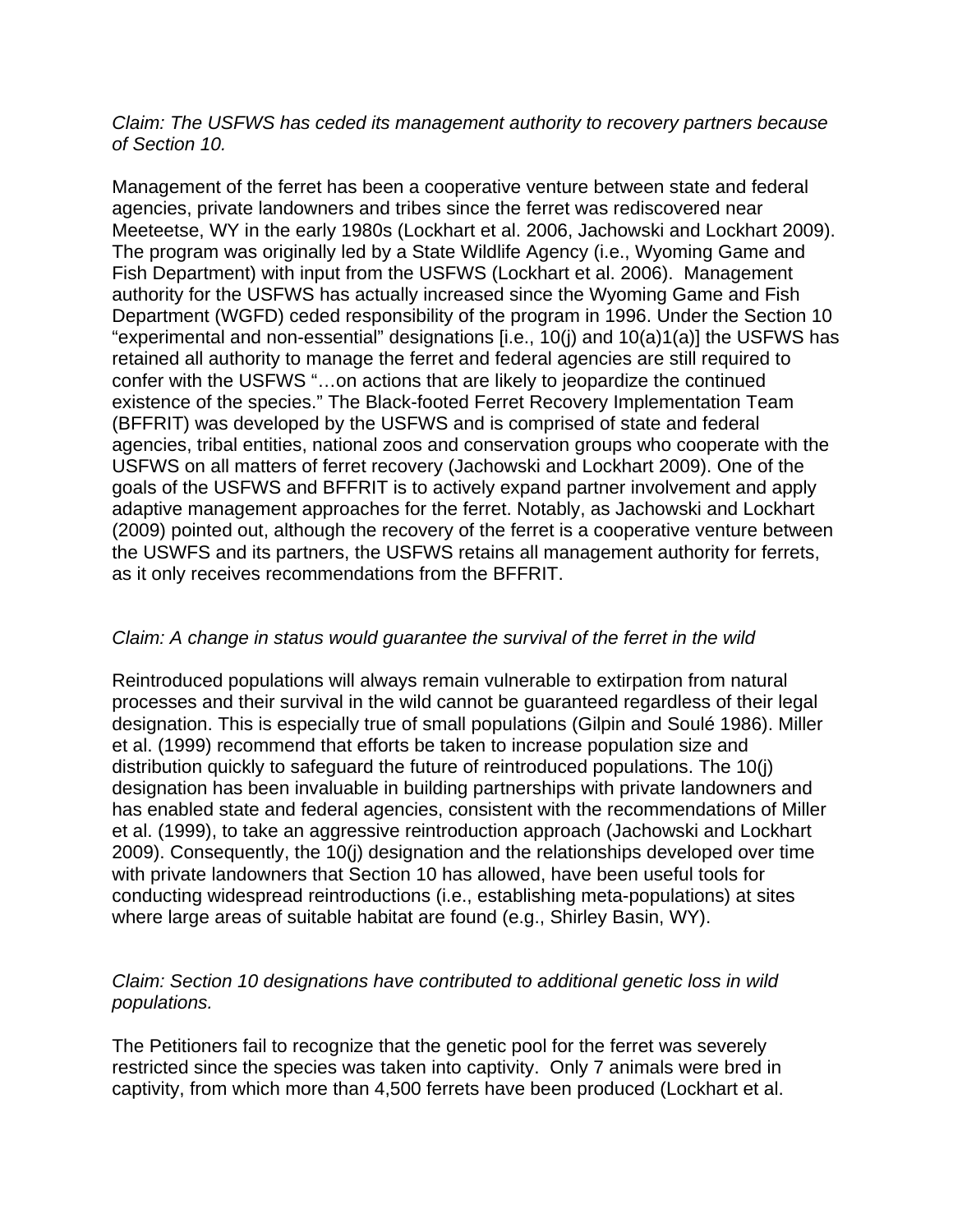2006). Furthermore, Wisely et al. (2002) reported that the genetic bottleneck and resulting loss of genetic diversity for reintroduced populations of the ferret is inconsequential to the overall health and fitness of reintroduced ferret populations in the wild.

## *Claim: Reintroduced populations of ferrets are artificially isolated due to "experimental and non-essential" designations.*

Isolation of reintroduced populations is an artifact of the fragmented prairie dog distribution in North America resulting from anthropogenic effects and exotic diseases. The best available prairie dog complexes have been selected or have been prioritized for ferret reintroductions (Lockhart et al. 2006, Jachowski and Lockhart 2009). It is unrealistic to expect these prairie dog complexes to be linked naturally in modern day landscapes when little suitable habitat exists between these populations. Further, neither the current ferret recovery plan nor the draft recovery plan has an objective that requires reintroduced populations to be connected to facilitate dispersal and meet recovery goals (USFWS 1988, 2006).

## *Claim: Changing the status of the ferret to Endangered would better promote recovery.*

Contrary to the Petitioners claims, changing the status of the ferret and reneging on the assurances and agreements the USFWS has made to its recovery partners would not ameliorate recovery efforts for the ferret. This approach would undoubtedly hamper landowner relations, reduce partner involvement, and build a sense of distrust among recovery partners. More importantly, this action would be contrary to goals outlined by the USFWS and BFFRIT. The Petitioners' claims are unfounded and have no basis.

#### *Claim: Private landowners would not be affected by the change in status because the Petition only applies to public lands.*

Private landowners have been a vital component of ferret recovery, as reintroduction efforts would not occurred at several sites (e.g., Shirley Basin, Conata Basin, Aubrey Valley) without their cooperation and the habitat that occurs on their lands. Many private landowners often lease or operate on public lands that are adjacent to or are surrounded by their private lands. The notion that "private landowners would be unaffected by a change in status" is erroneous. Further, private landowners fear that if successful, the Petitioners would pursue a similar petition affecting private lands. The filing of this petition has already affected private landowners and their perception of the recovery program. Additionally, changing the status for ferrets that occur only on public lands without changing the status of those that occur on private lands will undoubtedly complicate management for the USFWS and its recovery partners. Ferrets are very capable dispersers (Biggins et al. 1986) and an individual ferret could hypothetically cross management boundaries repeatedly. This approach would increase confusion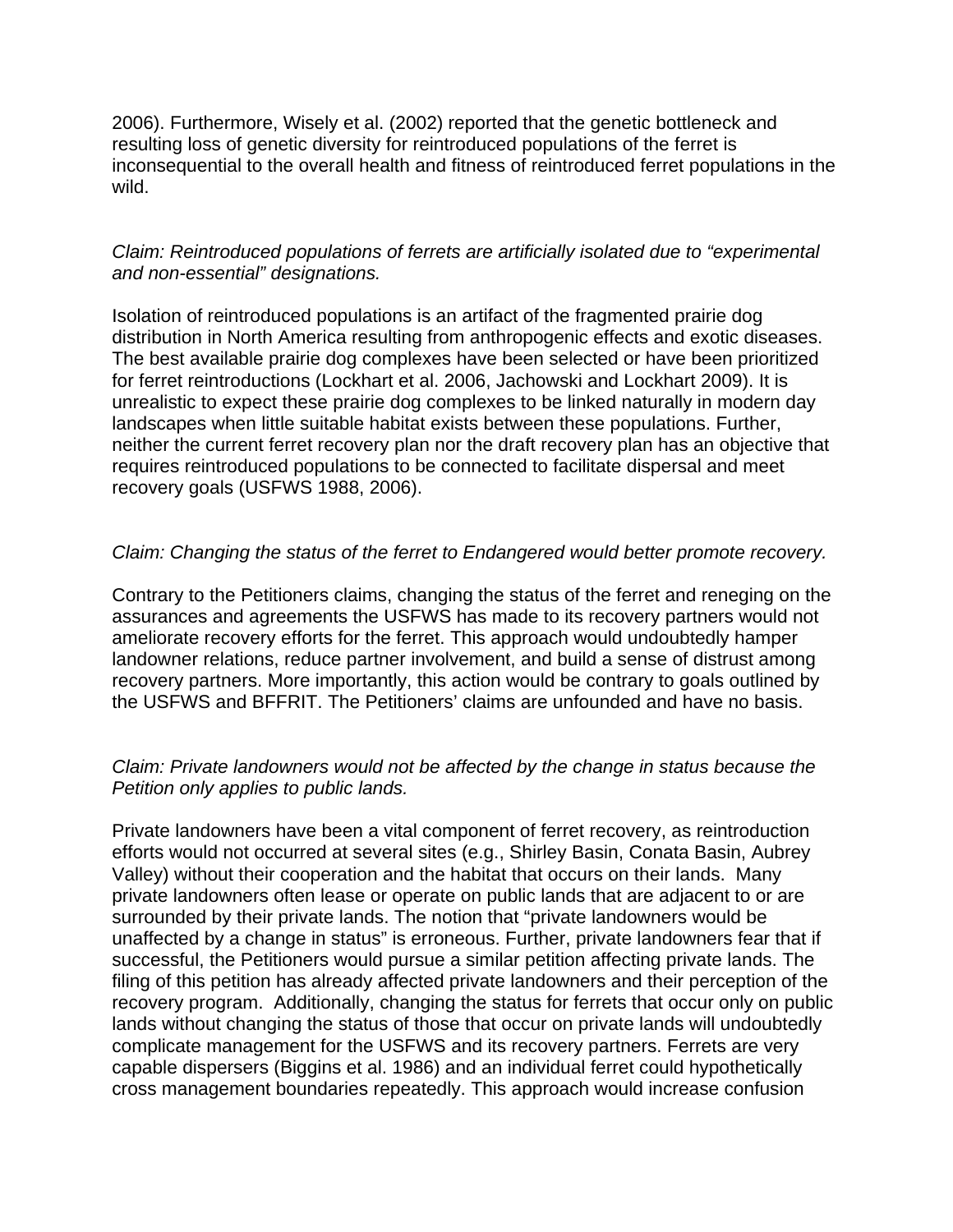among the public, as a dual classification for the ferret (i.e., different on private and public lands) would undoubtedly lead to inconsistent implementation of management strategies, especially in areas where private landowners and operators lease public lands, where public lands are landlocked by private lands, or where private lands are adjacent to public lands. Such a confused management scenario should never be supported.

## *Claim: The captive breeding program does not contribute to the recovery of ferrets until ferrets are reintroduced into the wild.*

The captive breeding program has been and remains an essential component to recovery progress. Through deterministic breeding, genetic loss for the ferret is minimized in captivity. Due to stochastic events genetic loss cannot be controlled in the wild. Therefore, reintroduced populations will always be a genetic subset of the captive population. Consequently, the captive population is essential because it is the only fully vested genetic source for reintroduced populations and it will always serve as a source population. The captive population has also been instrumental in helping managers develop and refine pre-conditioning techniques, anesthetics and vaccines (Lockhart et al. 2006). The advancement of management techniques could not be done without the captive population. The essential captive population has and continues to directly benefit survival of reintroduced ferrets.

## *Claim: Authorized take under Section 10 is hampering recovery and territorial expansion of the ferret.*

Results from demographic analysis revealed that juvenile survival is about 40% in the wild (Grenier 2008). Consequently, cropping (i.e., permitted take) from Conata Basin has demonstrated that about 10% of young of the year can be taken from a population that is saturated with no adverse affects. On the contrary, permitted take of wild-born ferrets has enabled the USFWS to supplement annual allocations at other reintroductions sites and promote ferret dispersal across North America. Incidental take impacts have also been negligible. At reintroduction sites, there have been no trap or capture associated mortalities in the history of the program and road kills are estimated to be fewer than 10 nationwide annually (Pete Gober, Black-footed Ferret Recovery Coordinator, U.S. Fish and Wildlife Service, Personal Communication). The Petitioners fear that if ferrets expand onto private lands where they are not wanted, ferrets will be captured and relocated thereby artificially constraining dispersal. However, since the program's inception this type of translocation effort has never occurred because recovery partners have been able to cooperate with private landowners, and ferrets have remained in place, primarily due to the management flexibility and assurances afforded under Section 10. Notably, a change in status could have the opposite affect and destroy the collaborative conservation success as well as hinder future recovery efforts, as private landowners would be more apt to have these dispersing ferrets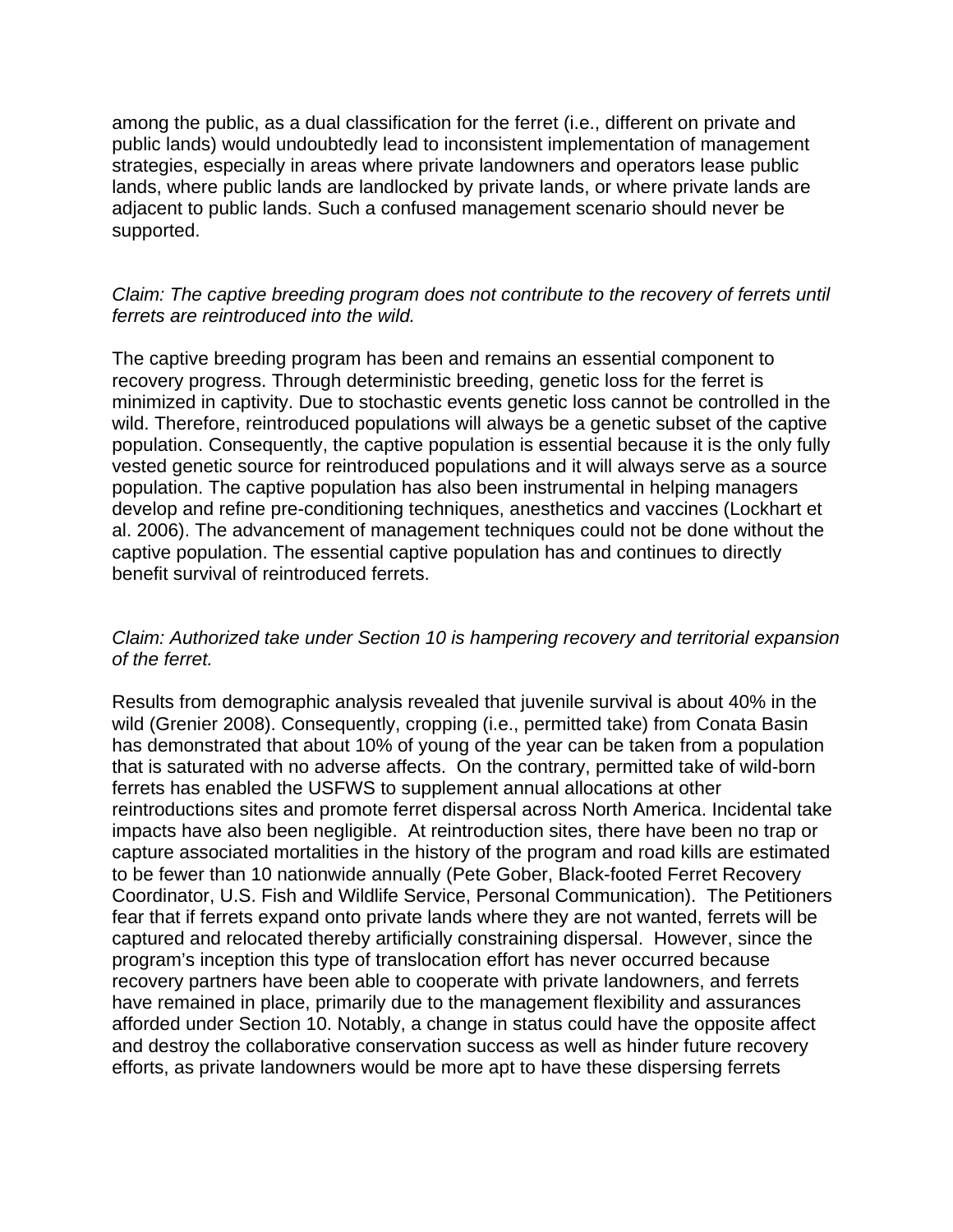captured and removed if their status was Endangered rather than "experimental and non-essential".

*Claim: Current designation under Section 10 has led to and will continue to lead to a loss of prairie dog occupied area at reintroduction sites.* 

Ferret recovery efforts have led to advancements in prairie dog management and conservation (Jachowski and Lockhart 2009). Contrary to the petition's claim, habitat for the ferret, at most reintroduction sites, has increased since these areas were designated as "experimental and non-essential". Managers within most reintroduction sites have worked to improve conditions (e.g., mitigate for diseases, increase prairie dog acreage). The area occupied by white-tailed prairie dogs in Shirley Basin has increased by more than 7,335 ha since 1991 (Grenier et al. 2007). The area occupied by black-tailed prairie dogs in Conata Basin increased from 4,046 ha in 1996 to more than 12,140 ha by 2005 (T. Livieri, Prairie Wildlife Research, Personal Communication). Notably, although acreage has declined recently in Conata Basin due to sylvatic plague, occupied acreage estimates are still nearly double those of 1996. Similarly, the current estimate of prairie dog abundance in Aubrey Valley, AZ has also increased since the 10(j) designation (B. Van Pelt, Arizona Game and Fish, Personal Communication). The claim that habitat within Section 10 designated areas has declined for the ferret has no merit.

## **CONCLUSION**

The petition is laden with unsubstantiated and unsupported claims that only highlight the petitioners' ignorance about the history, challenges and needs of the ferret recovery program. Many of the proposed impacts to ferrets at the 3 sites (i.e., Shirley Basin, Conata Basin, and Aubrey Valley) are speculative and highlight activities that occur in areas where there is little potential for conflict with ferrets (e.g., uranium mine in Shirley Basin).

A management approach that supports a dual classification [i.e., public endangered vs. private 10(j)] would be confusing to the public, would hamper recovery efforts and reduce private landowner cooperation. In fact, the 3 most prominent sites mentioned (i.e., Shirley Basin, Conata Basin, and Aubrey Valley) are a mosaic of federal, state, tribal and private lands. Consequently, private landowners, public land lessees and participating state and tribal entities would suffer significant impacts with the requested change in status. The fallout from this petition will undoubtedly threaten the establishment of future reintroduction sites and could lead to the destruction of one of this Nation's most successful conservation efforts.

The USFWS has not ceded its management authority, in any form, to other entities by utilizing the "experimental and non-essential" designation for the ferret. The Section 10 designations have been a useful management tool that has been invaluable to the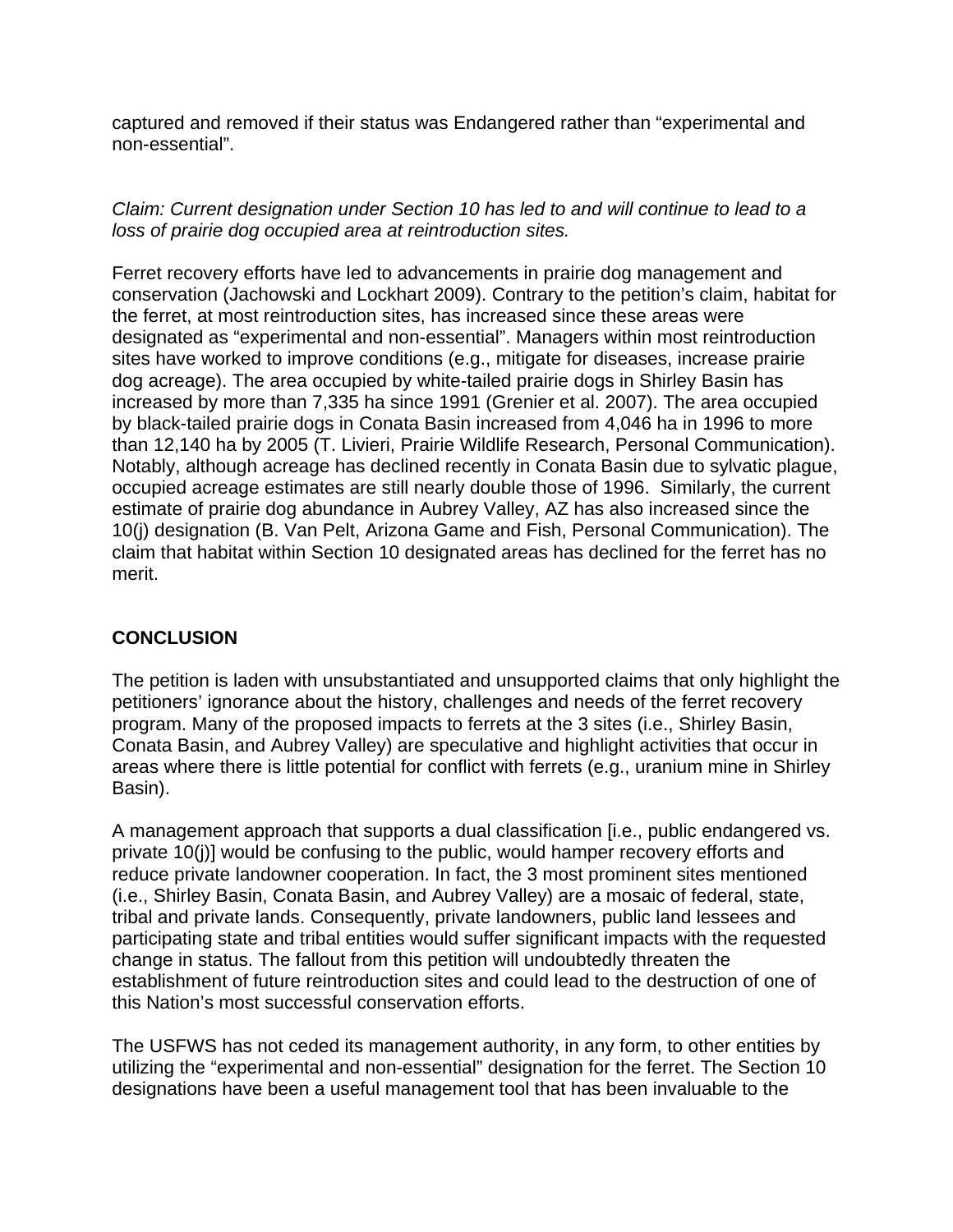success of the program and has facilitated cooperation among agencies and private landowners. Further, by implementing Section 10, the USFWS has demonstrated that endangered species recovery efforts need not be mutually exclusive of other activities (e.g., grazing, development) to succeed. Without these designations recovery progress would likely have been much slower and the reintroduced ferret populations in Shirley Basin, Conata Basin and Aubrey Valley likely would not exist today.

Already there is evidence that this petition may have done irreparable damage and stalemated recovery efforts across the Central Mountains and Plains area. The WGFD was allocated, by the USFWS, a large number (i.e., >60 kits) of ferrets to reintroduce in a new part of Albany County, Wyoming in the fall of 2009. This new site was prioritized by BFFRIT and the USFWS as the highest priority site to receive ferrets in 2009. Unfortunately, WGFD was asked by concerned private landowners to withdraw the allocation request when this petition was made public. The filing of this petition has made several landowners uneasy about the future management of existing ferret populations on mixed public and private land holdings. An additional private landowner near Shirley Basin refused to allow their lands to be surveyed by the WGFD this fall, once they learned of the petition. These two examples highlight the need for the USFWS to respond quickly and decisively to this petition. Reneging on the past assurances provided to cooperating agencies, tribes, and private landowners under the "experimental and non-essential" designation of the Endangered Species Act after significant recovery progress has been achieved would be a major setback, not only to the recovery of the ferret, but also to other endangered species recovery efforts across North America.

## **Recommendation**

Reintroduction efforts are costly, lengthy, and controversial endeavors and few achieve their objectives within their stated time frames. The USFWS and its recovery partners are to be commended for utilizing a broad range of management approaches, developing long-term partnerships, and for implementing strategies that are compatible with on-going land-uses. Contrary to the Petitioners claims, changing the status of reintroduced ferret populations designated under Section 10 as "experimental and nonessential" to Endangered would not guarantee their persistence and this petition does little to advance the recovery of the ferret. The successes achieved by the USFWS and its recovery partners are irrefutable. Moreover, all ferrets reintroduced under Section 10 count toward the recovery goals outlined by the USFWS and its partners. Based on our review of the petition currently being considered by the USFWS, CMPS suggests that the USFWS rules against this petition immediately and reaffirm its partnerships with its ferret recovery partners before additional damage is done.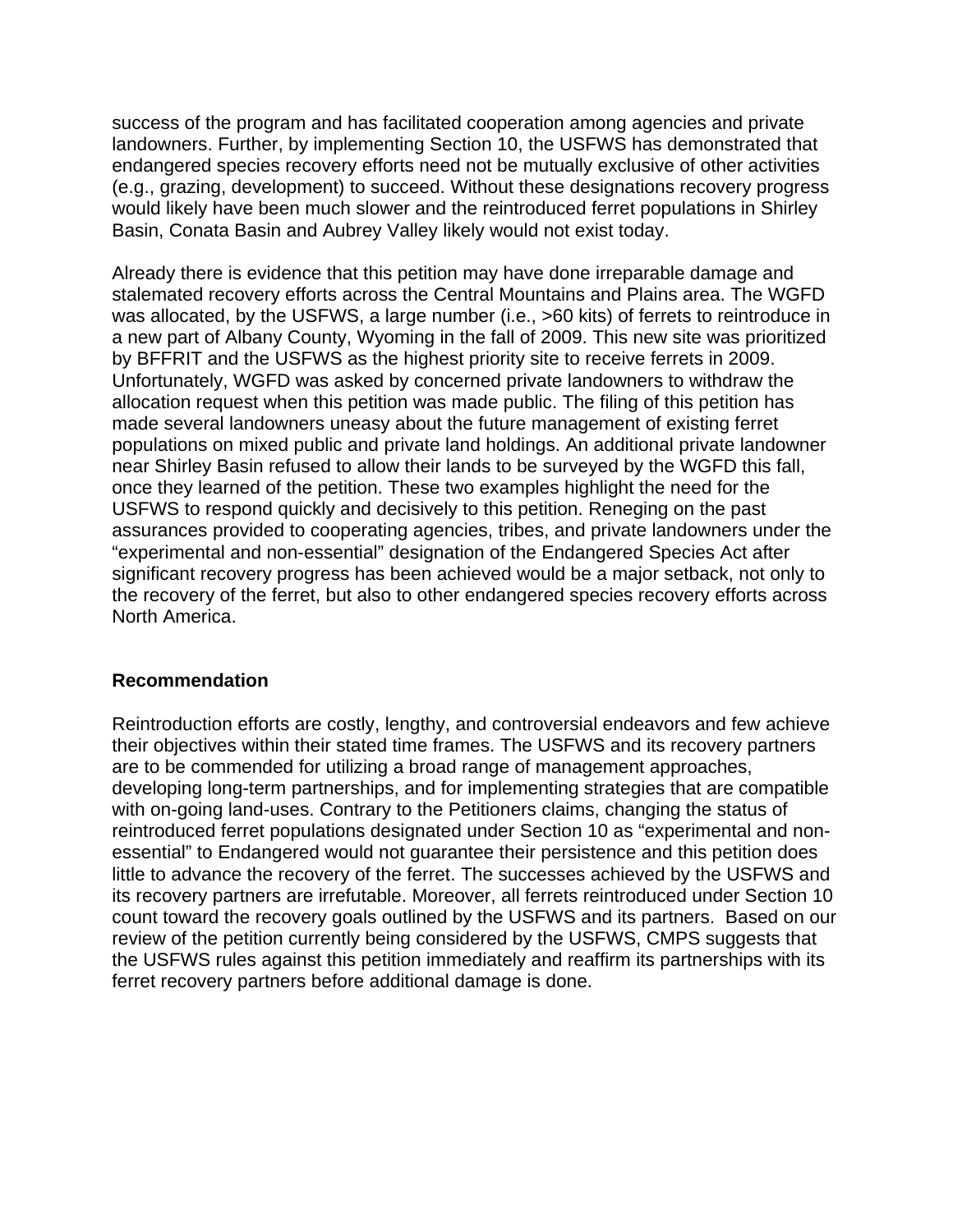Please let me know if the Central Mountains and Plains Section of the Wildlife Society can provide anything further. Thank you for considering our comments.

Sincerely,

Bob Lanka President, Central Mountains and Plains Section of The Wildlife Society

Cc: Scott Larson, Pete Gober, Laura Bies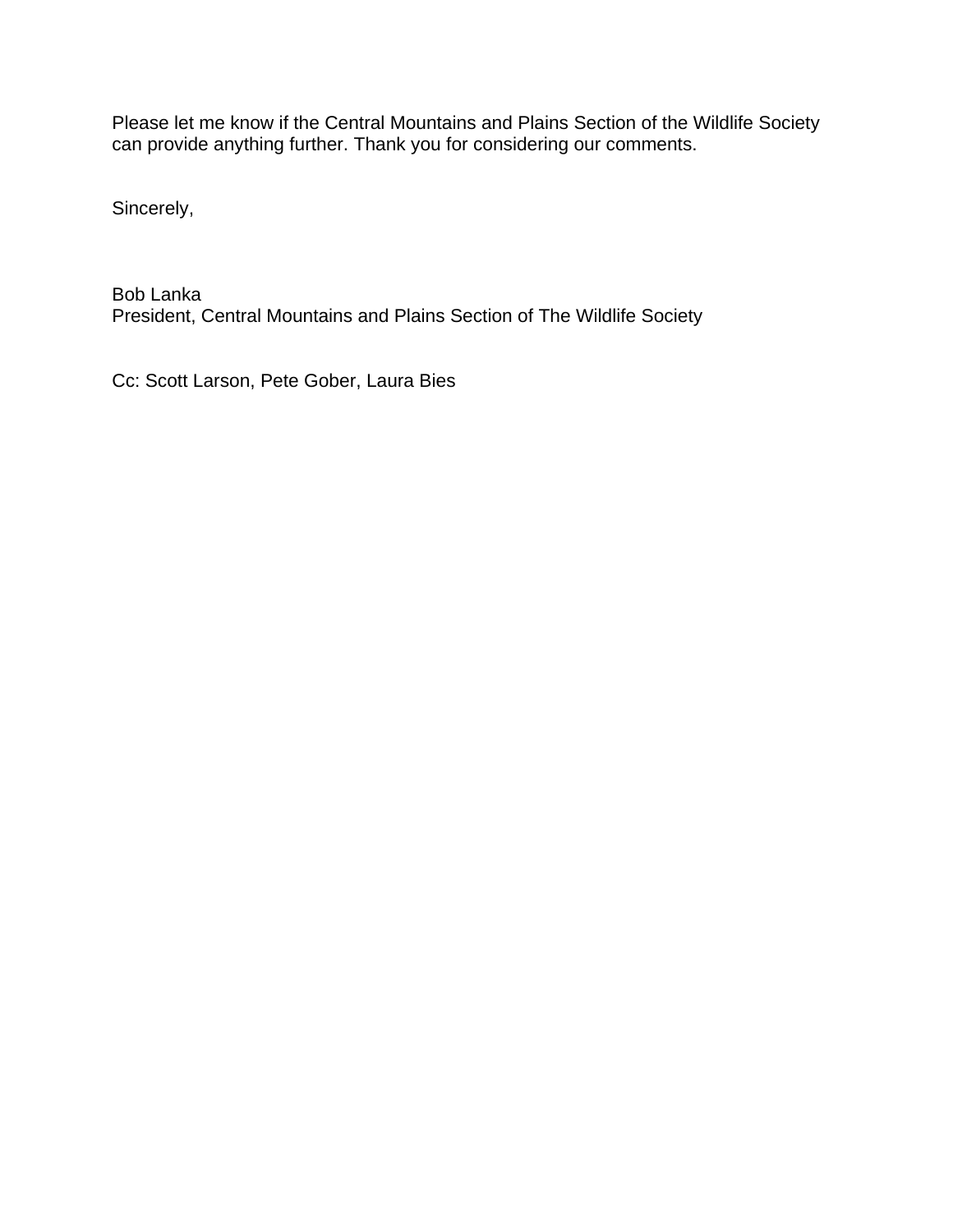## **Literature Cited**

- Biggins, D. E., Schroeder, M. H., Forrest, S. C., and Richardson, L. (1986). Activity of radio-tagged black-footed ferrets. Pages 135-140 *in* S. L. Wood, editor. Great Basin Naturalist Memoirs Vol. 8. Brigham Young University, Provo, Utah, USA.
- Breitenmoser, U., Breitenmoser-Würsten, C., Carbyn, L.N. and Funk, S.M. (2001). Assessment of carnivore reintroductions. *Carnivore conservation.* Cambridge: Cambridge University Press.
- Gilpin, M. and Soulé, M. (1986). Minimum viable populations: processes of species extinction. In *Conservation Biology: The science of scarcity and diversity*: 13-34. Soulé, M.E. (ed). Sinauer: Sunderland, MA.
- Grenier, M.B. (2008). *Population biology of the black-footed ferret reintroduced into Shirley Basin, Wyoming*. MS thesis, University of Wyoming, Laramie, WY.
- Grenier, M.B., McDonald, D.B. and Buskirk, S.W. (2007). Rapid population growth of a critically endangered carnivore. *Science.* 317, 779.
- Jachowski, D.S. and Lockhart, J.M. (2009). Reintroducing the black-footed ferret *Mustela nigripes* to the Great Plains of North America. Small Carnivore Conservation 41:58-64.
- Lockhart, J.M., Thorne, E.T. and Gober, D.R. (2006). A historical perspective on recovery of the black-footed ferret and the biological and political challenges affecting its future. In *Recovery of the black-footed ferret: progress and continuing challenges:* 6-19. Roelle, J.E. et al. (Eds). U.S. Geological Survey Scientific Investigations Report 2005-5293.
- Miller, B., Ralls, K., Reading, R.P., Scott, J.M., and Estes, J. (1999). Biological and technical considerations of carnivore translocation: a review. Animal Conservation 2:59-68.
- U.S. Fish and Wildlife Service. (2008). Black-footed Ferret (*Mustela nigripes*) 5-Year Status Review: Summary and Evaluation. Pierre, SD: South Dakota Field Office. November.
- U.S. Fish and Wildlife Service. (2006). Draft recovery plan for the black-footed ferret (*Mustela nigripes*). Denver, CO: U.S. Fish and Wildlife Service.
- U.S. Fish and Wildlife Service. (1988). Black-footed Ferret Recovery Plan. Denver, CO: U.S. Fish and Wildlife Service.